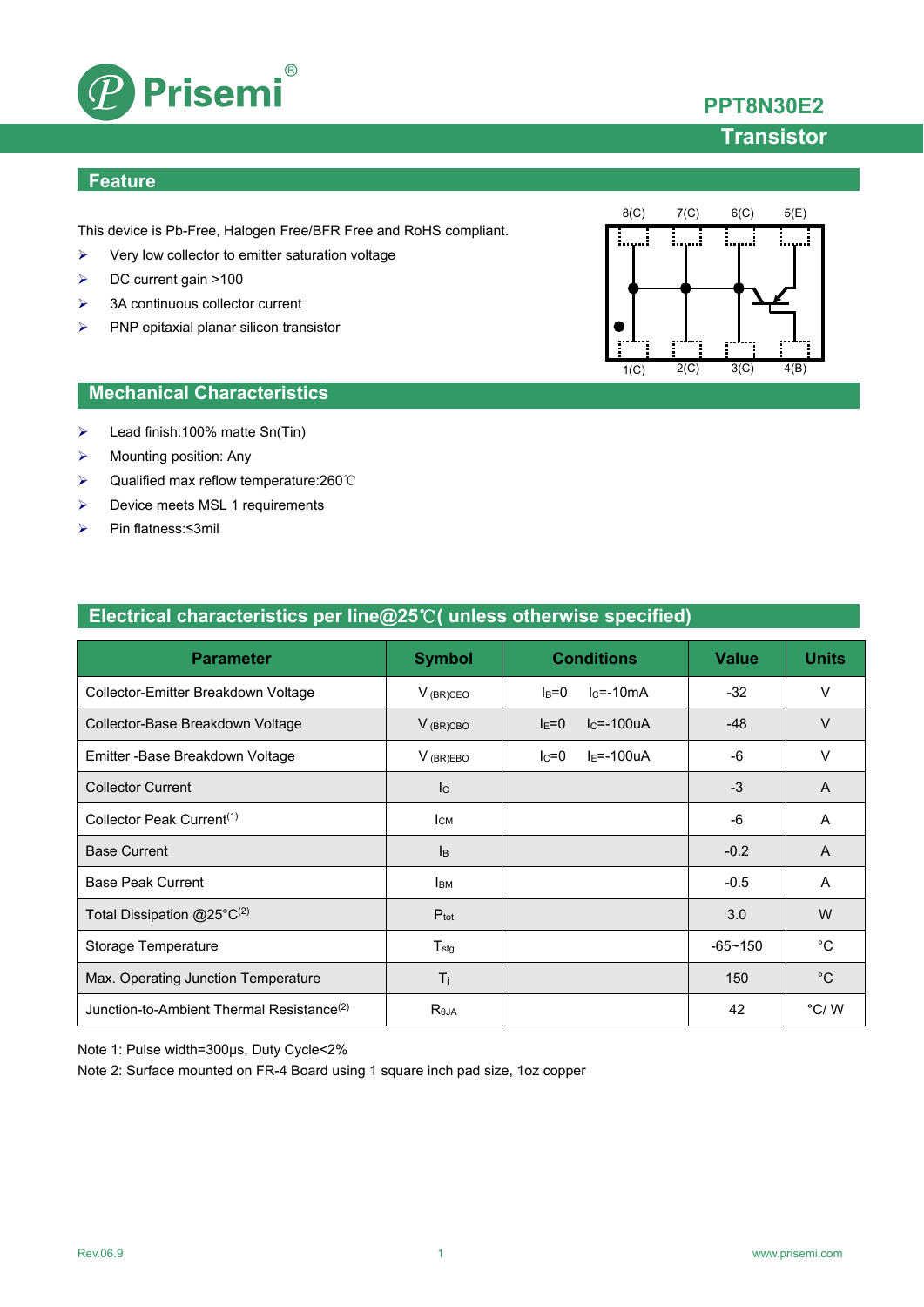# **Absolute maximum rating@25**℃

| <b>Parameter</b>                            | <b>Symbol</b>   | <b>Conditions</b>                     | Min.                     | Typ. | Max.    | <b>Units</b> |
|---------------------------------------------|-----------------|---------------------------------------|--------------------------|------|---------|--------------|
|                                             | h <sub>FE</sub> | $IC=-500mA, VCE=-3.0V$                | 150                      |      |         |              |
| DC Current Gain                             |                 | $IC=-1A, VCE=-5V$                     | 100                      |      | -       |              |
|                                             | VCE(sat)        | $IC=-0.5A, IB=-50mA$                  | $\overline{\phantom{0}}$ |      | $-0.18$ |              |
| <b>Collector-Emitter Saturation Voltage</b> |                 | $IC=-1.2A, IB=-20mA$                  |                          |      | $-0.4$  | $\vee$       |
|                                             |                 | $IC=-2A,IB=-200mA$                    |                          |      | $-0.6$  |              |
|                                             | $V_{BE(sat)}$   | $IC=-1A,IB=-50mA$                     |                          |      | $-1.2$  | $\vee$       |
| Base-Emitter Saturation Voltage             |                 | $IC=-2A,IB=-200mA$                    |                          |      | $-1.5$  |              |
|                                             | <b>I</b> CBO    | $VCB=-30V$                            |                          |      | $-0.1$  |              |
| Collector Cut-off Current ( $IE=0$ )        |                 | $V_{CB} = -30V$ T <sub>C</sub> =125°C |                          |      | $-20$   | μA           |
| Emitter Cut-off Current( $ c=0\rangle$      | <b>EBO</b>      | $VEB=-5V$                             |                          |      | $-0.1$  | μA           |

### **Typical Characteristics**



Fig1.Collector-emitter voltage Vc<sub>E</sub> (V) North Collector-emitter voltage Vc<sub>E</sub> (V) North Collector-emitter voltage Vc<sub>E</sub>

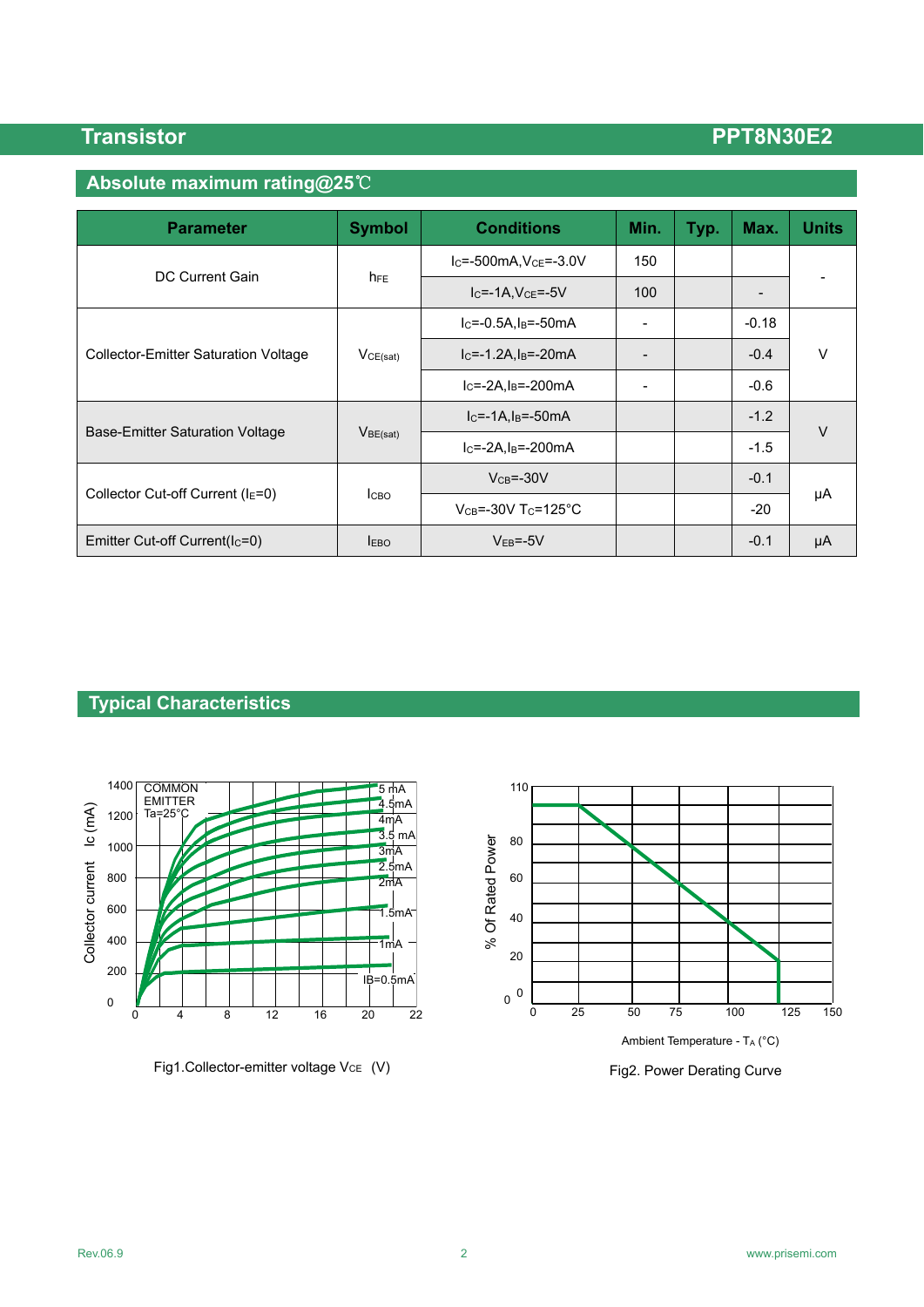













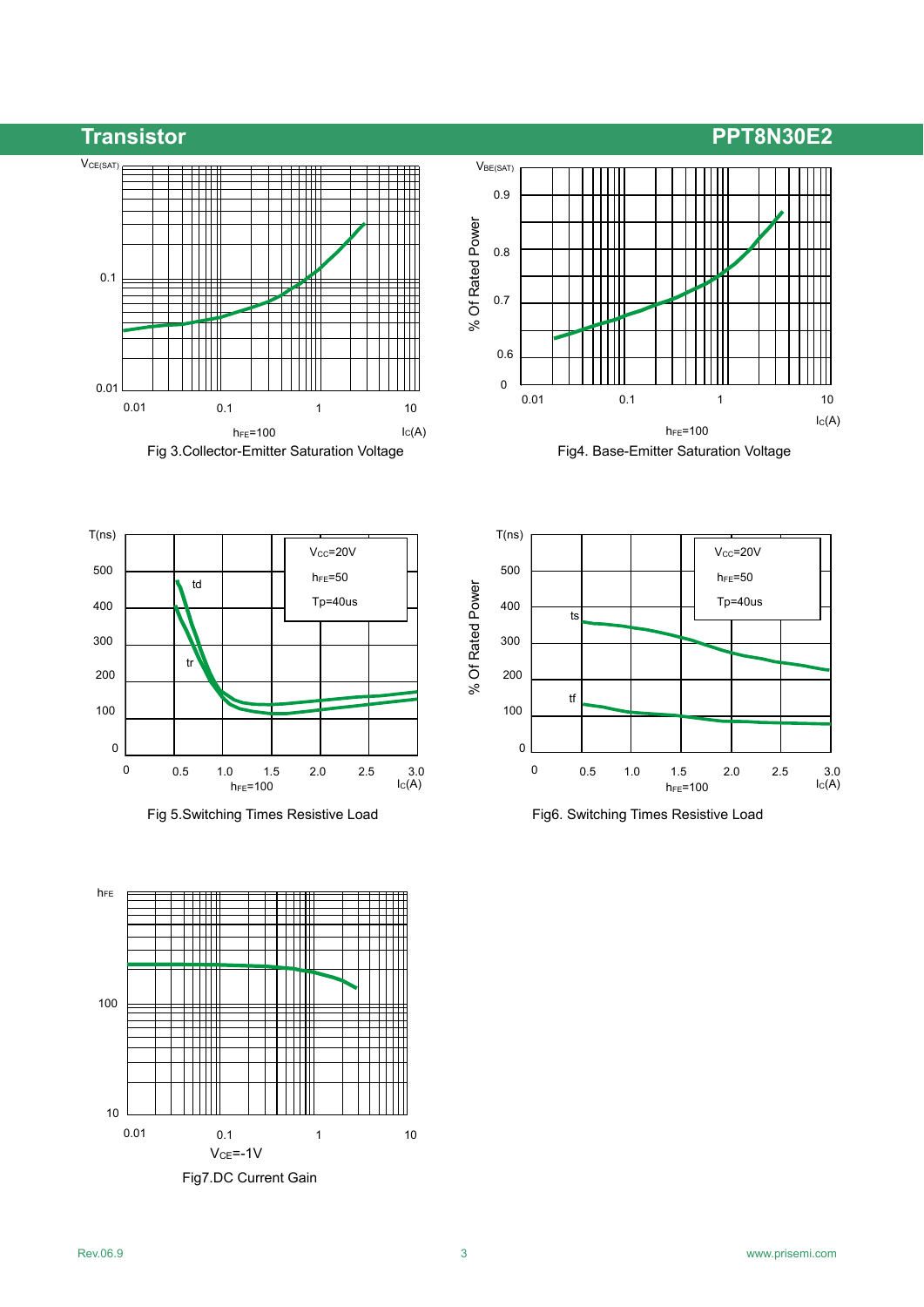## **Solder Reflow Recommendation**



### Peak Temp=257℃, Ramp Rate=0.802deg. ℃/sec

## **Product dimension (DFN3x2-8L)**

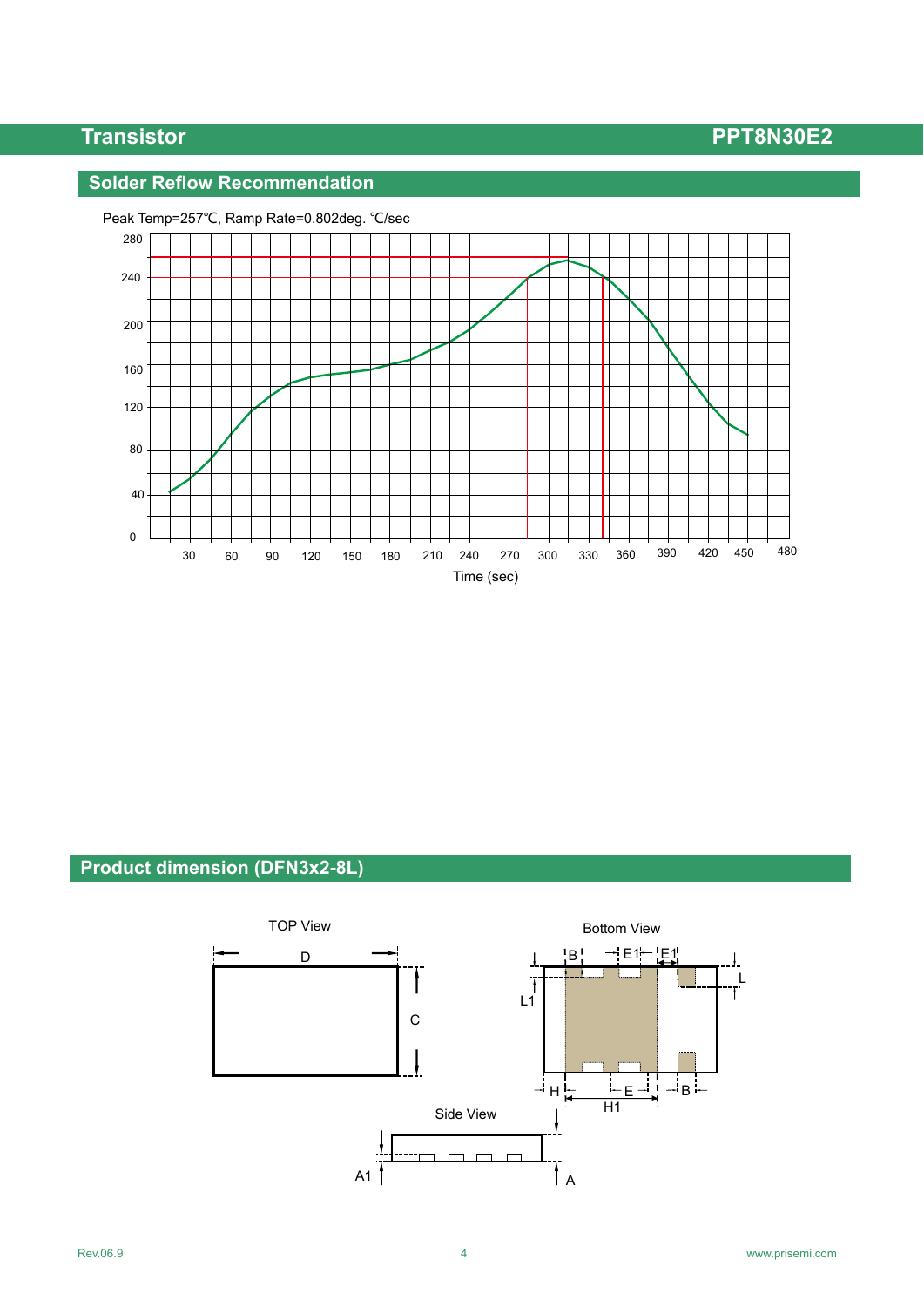| Dim            | <b>Millimeters</b> |            |            |  |
|----------------|--------------------|------------|------------|--|
|                | <b>MIN</b>         | <b>TYP</b> | <b>MAX</b> |  |
| A              | 0.500              | 0.570      | 0.650      |  |
| A <sub>1</sub> | 0.077              | 0.140      | 0.200      |  |
| D              | 2.900              | 3.000      | 3.100      |  |
| C              | 1.900              | 2.000      | 2.100      |  |
| Е              | 0.550              | 0.650      | 0.750      |  |
| E1             | 0.300              | 0.350      | 0.400      |  |
| L              | 0.450              | 0.500      | 0.550      |  |
| L1             | 0.350              | 0.400      | 0.450      |  |
| н              | 0.300              | 0.375      | 0.450      |  |
| H1             | 1.550              | 1.650      | 1.750      |  |
| R              | 0.250              | 0.300      | 0.350      |  |



| <b>Dim</b> | <b>Millimeters</b> |            |  |
|------------|--------------------|------------|--|
|            | <b>MIN</b>         | <b>MAX</b> |  |
| A          | 2.45               |            |  |
| B          | 0.90               |            |  |
| C          | 0.50               |            |  |
| D          | 0.05               |            |  |
| E          | 2.50               |            |  |
| F          | 1.90               |            |  |
| G          | 0.60               |            |  |

# **Marking information**

| <b>PD32</b> |  |
|-------------|--|
| 0301        |  |

# **Ordering information**

| Device    | Package            | Reel | <b>Shipping</b>    |
|-----------|--------------------|------|--------------------|
| PPT8N30E2 | DFN3x2-8L(Pb-Free) | フリ   | 3000 / Tape & Reel |